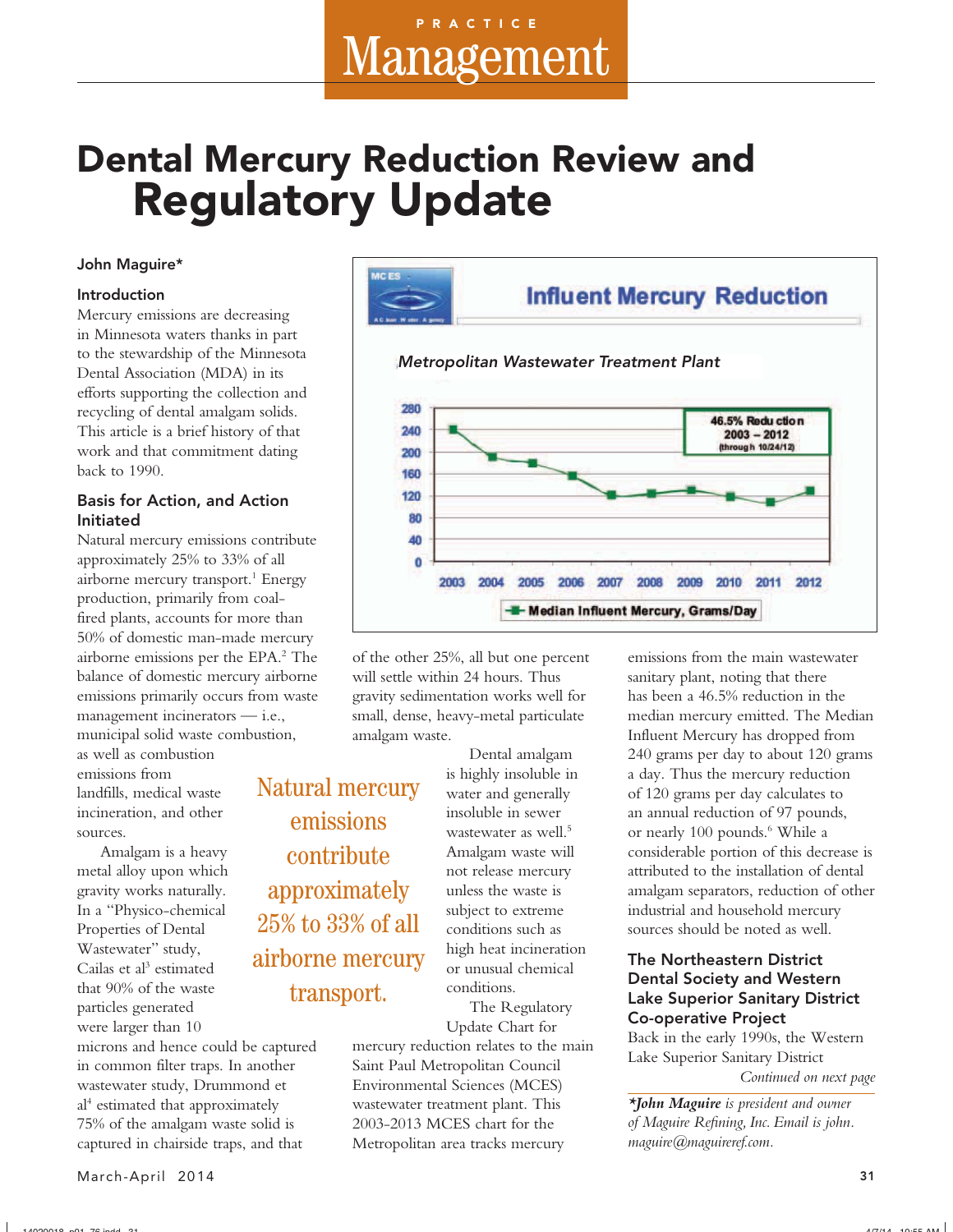# Practice Management

*Continued from previous page*

Co-operative Project (WLSSD) and MCES publicly owned wastewater incinerator and treatment plants were under regulatory pressure to reduce mercury emissions. The WLSSD of Duluth received particular regulatory attention due to the fact that Lake Superior is the headwaters of the Great Lakes, just as Itasca is the headwater of the Mississippi River.

With this as its impetus, in 1992 WLSSD invited representatives of the Northeastern District Dental Society to find solutions to environmental dental waste concerns

in a collaborative, non-threatening fashion. Dr. Jim Westman of Duluth, co-representative for NEDDS, and Mr. Tim Tuominen of the WLSSD met to discuss issues regarding dental amalgam in wastewater. Through their collaboration, Dr. Westman authored *Recycling Amalgam and Keeping it Simple*<sup>7</sup> , which appeared in 1997. This mutual co-operation also included table clinics and in-office instruction.

The 2002 **Voluntary** MDA Amalgam Separator Program pre-empted formal state legislation.

Dr. Westman and Mr. Tuominen subsequently authored an oft-cited seminal work, "Amalgam Waste Management – Issues and Answers", published in 2000 in *Northwest Dentistry* and elsewhere. Their published pieces served as local and state models around the country.

Later, the American Dental Association would ask Dr. Westman to join them as an authority on amalgam waste for the ADA Scientific Affairs Committee.

The WLSSD and Northeastern District Dental Society later encouraged voluntary use of amalgam separator filters that captured 99%

of amalgam particles as per the ISO 11143 Standard<sup>8</sup> and applied for state grants to install such apparatus. Co-operation continued. Grants were awarded, in part by the MPCA, and in December 2003 51 of 53 dental offices in the WLSSD area had amalgam separators installed. The two dental practices without separators were pursued to encourage them to volunteer for the program. The January 30, 2004 WLSSD report noted mercury reductions, thanks in part to amalgam separators.7 While considerable mercury reduction of

> WLSSD numbers can be attributed to dental amalgam curtailment efforts, other commercial and household mercury abatement efforts have contributed to mercury emission decreases as well.

#### The MDA/MCES Partnership

The Twin Cities membership component of the Minnesota Dental Association recognized a stewardship to reduce amalgam solids in

wastewater and to reduce dental waste in general.

In an effort to analyze the load of mercury from dental amalgams going into the sanitary sewer system, the Minnesota Dental Association (MDA) and the Metropolitan Council Environmental Sciences (MCES) partnered to study the effectiveness of amalgam separators in wastewater in 1998.8 Thus the partnership between the MDA and MCES was established.

The two 1998 MCES studies concluded amalgam separators were effective in removing amalgam solids from dental wastewater. Solids not captured by amalgam separators

ultimately were incinerated at the MCES treatment plant. This resulted in fewer dental amalgam solids reaching the sanitary sewer and thus a smaller release of mercury into the environment. Further, a reduction in mercury alloys into the treatment plants or landfills meant less mercury to collect in our lakes and rivers.

In 1999, the MDA House of Delegates established the Ad Hoc Amalgam Waste Committee. In 2001, the name changed to the Environmental Health and Personal Safety Committee, which it remains today. Drs. Jim Westman and Daniel Shaw were the original co-chairs of this entity.

In 2001, a task force for implementation of amalgam separators would extend from the MDA and MCES to include related agencies and companies: waste recyclers, the Minnesota Pollution Control Agency (MPCA), the Minnesota Technical Advisory Board, plumbing installers, and dental supply companies.

In 2002, the MDA House of Delegates unanimously passed a resolution to implement a voluntary amalgam separator program throughout the state under the guidance of Dick Diercks, then MDA Executive director; MDA staff member Loren Hansen; Dr. Jim Westman; Dr. Scott D. Lingle, then president of the MDA, and others. Mr. Peter Bell chaired the Metropolitan Council at the time. The resulting 15-page booklet describing the MDA efforts, *Re: Amalgam Recovery. Take Preventative Action Now. Capture Amalgam So It Doesn't Release Mercury*, is still available on the MDA website.

The 2002 Voluntary MDA Amalgam Separator Program pre-empted formal state legislation. This collaboration between private dental practices and regulatory agencies serves as a model for other dental regions and states to emulate.